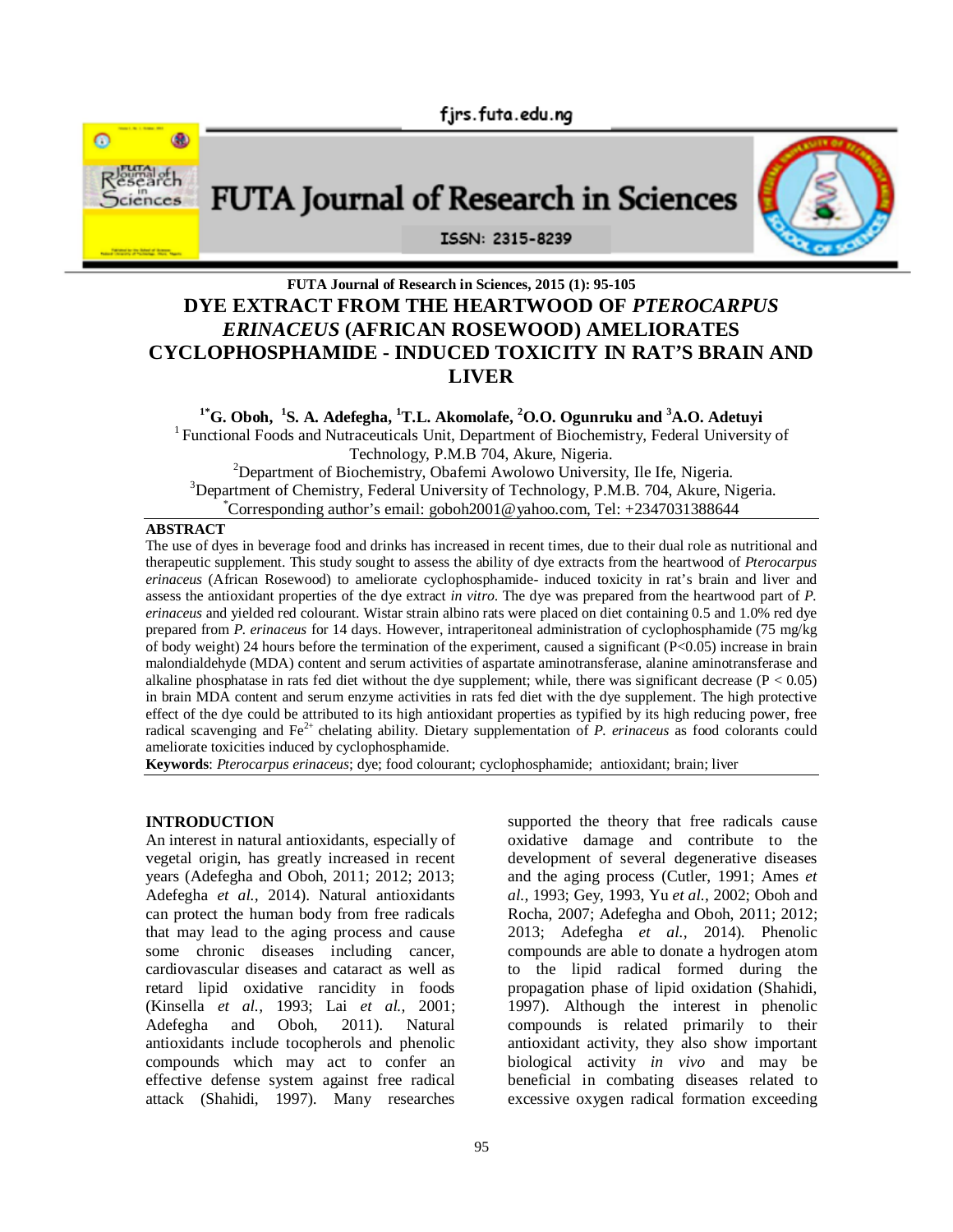the antioxidant defense capacity of the human body (Morello *et al.,* 2004; Adefegha *et al.,* 2014).

*Pterocarpus* is a large genus, occurs throughout the tropics and it belongs to a huge family; Leguminosae and subfamily; papilionoidea (Dalziel *et al.,* 1955; Keay, 1989). It is sometimes called African Rosewood or African teak (Yoruba – Osun dudu). The tree about 12 – 15m high and up to 2m in girth and slightly buttressed in large trees, is the most widespread *Pterocarpus* in savanna areas. The fruit which is the distinctive characteristic feature of *Pterocarpus* species is a winged more or less circular, one-seeded fruits (Hutchinson *et al*., 1958). Its sharply prickly fruits distinguish it from all other indigenous species (Keay, 1989). *Pterocarpus erinaceus* is the chief source of native red wood or barwood outside the forest region (Dalziel *et al.,* 1955; Hutchinson *et al.,* 1958; Keay, 1989). The rose red dye of this plant can be extracted hot with organic hydroxyl solvent for several hours. When mixed with palm oil, it is used for smearing the body as a cosmetic. Medicinally, it is used for treatment of diarrhoea and dysentery. Lotion from the bark is used for ringworm of the scalp and infusions of the leaves are used for fevers (Dalziel *et al.,* 1955).

Among the common therapeutic modalities of cancer, chemotherapy *plays* an important role. Most of the synthetic chemotherapeutic agents available today are immunosuppressant, cytotoxic and exert several side effects (Diwanay *et al.,* 2004). Cyclophosphamide is a cytotoxic alkylating drug with a high therapeutic index and broad spectrum of activity against a variety of cancers (Dollery, 1999). It is inactive in *in-vitro* but is activated to intracellular alkylating metabolites, 4 hydroxy cyclophosphamide and phosphoramide mustard by hepatic cytochrome P450 monoxygenase system (Colvin, 1997). Major toxic side effects of cyclophosphamide are hematopoietic depression, gastrointestinal toxicity and hemorrhagic cystitis (Salvin *et al.,* 1975). Cytotoxicity towards normal host tissue is the primary dose-limiting factor in cyclophosphamide therapy that reduces quality of life and restricts treatment protocol. Hence there is a continued interest and need for the identification and development of non-toxic and effective chemopreventive compound that

can reduce the side effects of cyclophosphamide. Protection against chemically induced toxicity and cancer using synthetic or natural compounds, constitute a promising means of disease control and prevention (Ma and Kineer, 2002). The use of plants or their active principle in the prevention or treatment of chronic disease is based on the experience of traditional system of medicine from ethnic societies, but their use in modern medicine suffer from lack of scientific evidences. Now-a-days, many medicinal plants have attracted the interest of scientists in this field and plant extracts used in traditional therapy are being reviewed for their chemopreventive activities. Earlier experimental studies in our laboratory have demonstrated that hot short pepper (Oboh and Ogunruku, 2010) and polar with non-polar extract of Annatto seeds (Oboh *et al.,* 2011) possessed chemoprotective activities induced by cyclophosphamide. Therefore this study sought to evaluate the intervention of *Pterocarpus erinaceus* (African Rosewood) dye antioxidants and its potential interactions in drug- induced toxicities.

#### **MATERIALS AND METHODS Sample collection**

Heartwood of *Pterocarpus erinaceus* were purchased from Akure main market in Akure, Ondo State, Nigeria, and authentication of the plant was carried out in the Department of Biology, Federal University of Technology, Akure, Nigeria. The water used was glassdistilled, while the chemicals were of analytical grade.

#### **Sample preparation**

The red dye from *P. erinaceus* was prepared using the method described by Furniss *et al.* (1978) and modified by Adetuyi *et al*. (2005). The heart wood was sun-dried, pulverized and boiled in water (1:5) for 30 mins. The water soluble extract was subsequently evaporated to dryness.

#### **Phytochemical Screening**

The methods described by Trease and Evans (1978) were used for phytochemical screening of red dye extract of *P. erinaceus*, for the presence of bioactive compound. The test for tannins was carried out by subjecting 3 g of each plant extract in 6 mL of distilled water, filtered and ferric chloride reagents added to the filtrate. For cardiac glycosides, Killer-Kiliani test was adopted (0.5 g of extract was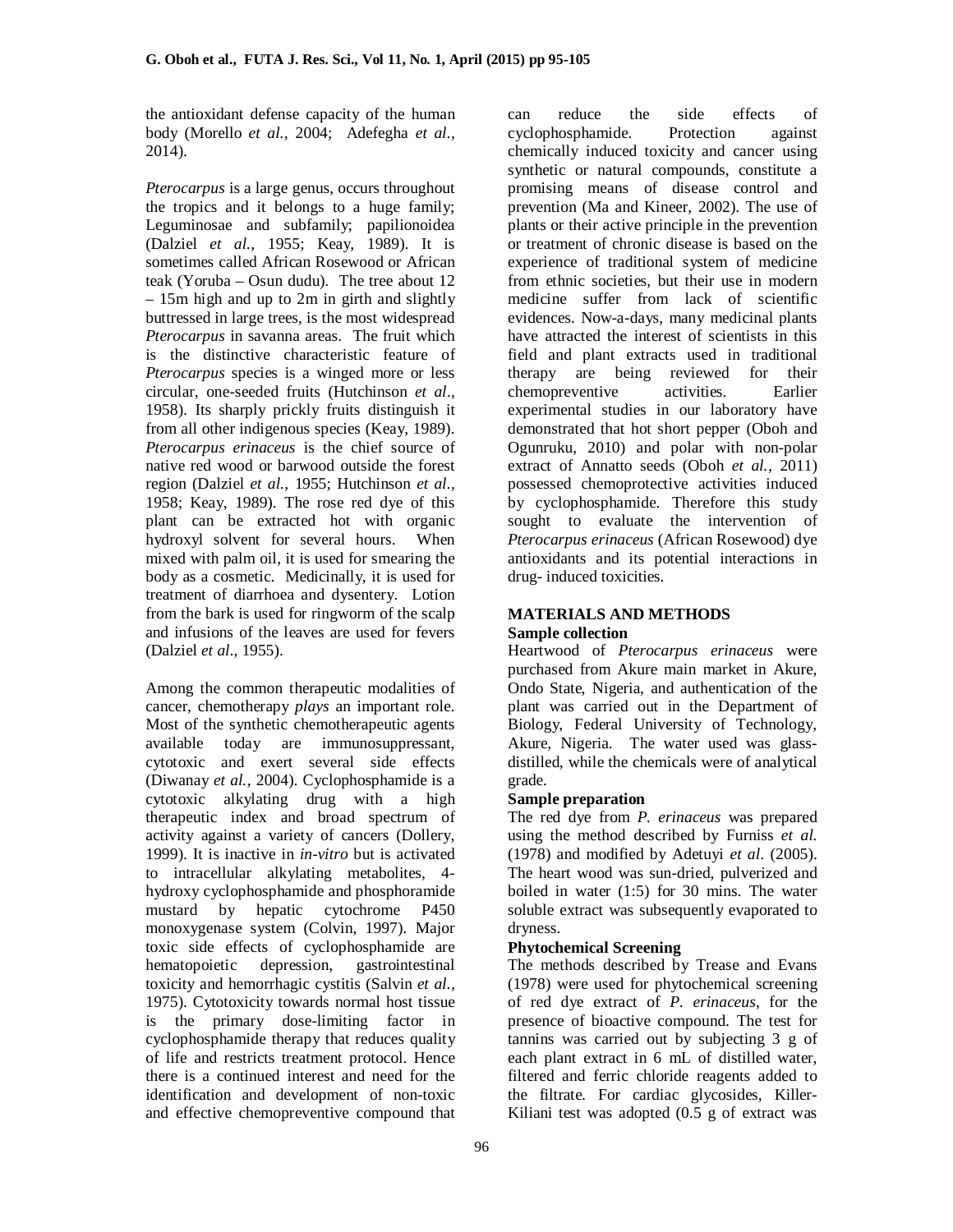added to 2 mL of acetic anhydrate plus  $H_2SO_4$ ). The test for alkaloids was carried out by subjecting 0.5 g of aqueous extract in 5 mL of 1% HCl, boiled, filtered and Mayer's reagent added. The extract was subjected to frothing test for the identification of saponin. The extract was also tested for free glycoside bound anthraquinones. Five grams of extract was added to 10 mL of benzene, filtered and ammonia solution added. The presence of flavonoids was determined using 1% aluminum chloride solution in methanol concentrated HCl, magnesium turnings, and potassium hydroxide solution. These qualitative tests were based on the colour change as indication of positive test.

#### **Determination of total phenol content**

The total phenol content of the extract was determined using the method reported by Singleton *et al.* (1999). Appropriate dilution of the extract were oxidized with 2.5 ml 10% Folin-Ciocalteau's reagent (v/v) and neutralized by 2.0 ml of 7.5% sodium carbonate. The reaction mixture was incubated for 40 mins at  $45^{\circ}$ C and the absorbance was measured at 765 nm in the spectrophotometer. The total phenol content was subsequently calculated as tannic acid equivalent.

#### **1,1-diphenyl-2 picrylhydrazyl (DPPH) freeradical scavenging ability**

The free-radical scavenging ability of the extract against DPPH (1,1-diphenyl-2 picrylhydrazyl) free radical was evaluated as described by Gyamfi *et al*. (1999). Briefly, appropriate dilution of the extracts (1 ml) was mixed with 1 ml, 0.4 mM methanolic solution containing DPPH radicals; the mixture was left in the dark for 30 mins and the absorbance was taken at 516 nm. The DPPH free-radical scavenging ability was subsequently calculated.

#### **Determination of reducing property**

The reducing property of the extract was determined by assessing the ability of the extracts to reduce  $FeCl<sub>3</sub>$  solution as described by Oyaizu (1986). In total, 2.5 ml aliquot was mixed with 2.5 ml 200 mM sodium phosphate buffer (pH 6.6) and 2.5 ml 1% potassium ferricyanide. The mixture was incubated at  $50^{\circ}$ C for 20 mins and then 2.5 ml 10 % trichloroacetic acid was added. This mixture was centrifuged at 650 rpm for 10 mins. 5 ml of the supernatant was mixed with an equal volume of water and 1 ml 0.1% ferric chloride. The absorbance was measured at 700 nm and

the ferric reducing antioxidant property was subsequently calculated.

#### **Fe2+ chelating ability**

The  $Fe<sup>2+</sup>$  chelating ability of the extract was determined using a modified method of Minotti and Aust (1987) with a slight modification by Puntel *et al.* (2005). Freshly prepared 500 umol  $L^{-1}$  FeSO<sub>4</sub> (150 µL) was added to a reaction mixture containing 168  $\mu$ L of 0.1 mol L<sup>-1</sup> Tris-HCl (pH 7.4),  $218 \mu L$  saline and the extract (25) µL). The reaction mixture was incubated for 5 min, before the addition of 13µL of 0.25% 1, 10-phenanthroline  $(w/v)$ . The absorbance was subsequently measured at 510 nm in a spectrophotometer. The  $Fe^{2+}$  chelating ability was subsequently calculated with respect to the reference (which contains all the reagents without the test sample).

#### **Lipid peroxidation assay Preparation of Tissue homogenates**

The rats were decapitated under mild diethyl ether anaesthesia and the cerebral tissue (whole brain) was rapidly dissected and placed on ice and weighed. This tissue was subsequently homogenized in cold saline (1:10 w/v) with about 10-up-and -down strokes at approximately 1200 rpm in a Teflon glass homogenizer. The homogenate was centrifuge for 10 min at 3000g to yield a pellet that was discarded, and a low-speed supernatant (S1) containing mainly water, proteins and lipids (cholesterol, galactolipid, individual phospholipids and gangliosides) that was kept for lipid peroxidation assay (Belle *et al*., 2004). **Lipid peroxidation and Thiobarbibutric acid reactions**

The lipid peroxidation assay was carried out using the modified method of Ohkawa *et al.* (1979). Briefly, 100 µl S1 fraction was mixed with a reaction mixture containing 30  $\mu$ l of 0.1 M pH 7.4 Tris-HCl buffer, extract  $(0 - 100 \mu l)$ and 30  $\mu$ l of the pro-oxidant (250  $\mu$ M freshly prepared FeSO4). The volume was made up to 300 µl by water before incubation at  $37^{\circ}$ C for 1hr. The colour reaction was developed by adding 300 µl 8.1% sodium dodecyl sulphate (SDS) to the reaction mixture containing S1; this was subsequently followed by the addition of 600 µl of acetic acid/HCl (pH 3.4) mixture and 600 µl 0.8% thiobarbituric acid. This mixture was incubated at  $100^{\circ}$ C for 1hr. Thiobarbituric acid reactive species (TBARS) produced was measured at 532 nm and the absorbance was compared with that of a standard curve using malondialdehyde (MDA).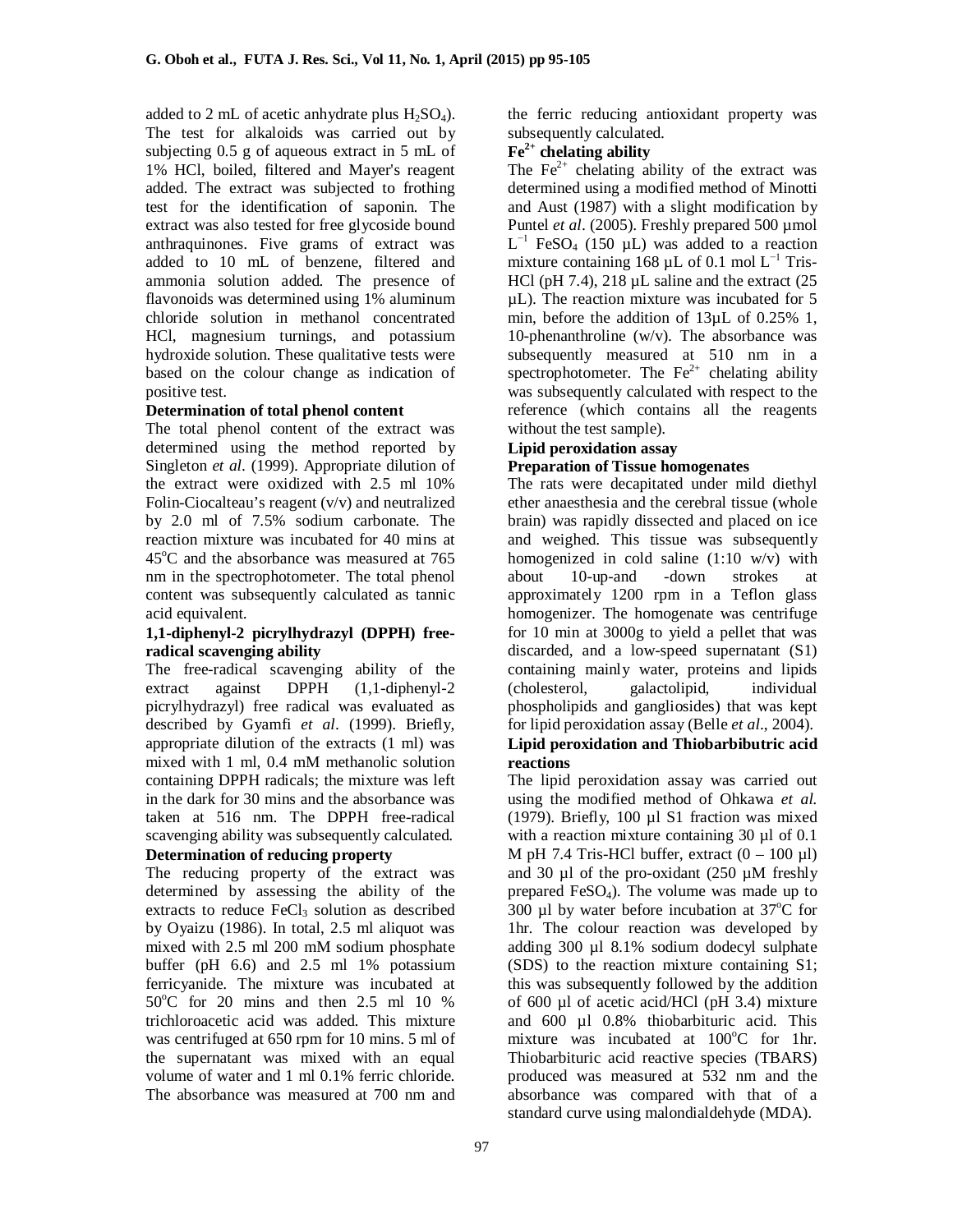#### **Bioassay**

The ability of the dietary inclusion of red dye extract from Heartwood of *P. erinaceus* to prevent cyclophosphamide - induced toxicities in rat's brain was evaluated using the method reported by Bhatia *et al.* (2006). Wistar strain albino rats weighing 220-250g were purchased from the Biochemistry Department, University of Ilorin, Nigeria, and acclimatized for 2 weeks, during which period they were maintained *ad libitum* on commercial diet. The rats were acclimatized for four weeks during which period they were maintained *ad libitum* on commercial growers (Guinea feeds). The rats were subsequently divided into four treatment groups. Animals in group 1 and 2 were fed the basal diet [Corn flour (67%), Groundnut cake (14%), Fish meal (5%), Groundnut oil (10%), Vitamin-mineral premix (4%)], while animals in group 3 were fed basal diet containing 0.5% supplementation of the red dye from heart wood of *P. erinaceus* (at the expense of the premix), and those in group 4 were the basal diet containing 1.0% supplementation of the red dye from heart wood of *P. erinaceus* (at the expense of the premix). 0.5 - 1.0% red dye extract inclusion gave the desired colouring of the diet. The experiment lasted 14 days. The rats in groups 2 - 4 were injected intraperitoneally with cyclophosphamide (75 mg/kg of body weight) 24 hours before the termination of the experiment (Bhatia *et al.,* 2006; Oboh and Ogunruku, 2010), while group 1 served as the control. The malondialdehyde (MDA) content of the brain was determined as described earlier, and serum activities of glutamate oxaloacetate transferase (SGOT), glutamate pyruvate transferase (SGPT), alkaline phosphatase (ALP) and total bilirubin were determined using diagnostic kits.

#### **Data Analysis**

The results of the three replicates were pooled and expressed as mean  $\pm$  standard error (S.E.). Student t-test, one-way analysis of variance (ANOVA) and the least significance difference (LSD) were carried out (Zar, 1984). Significance was accepted at  $p \le 0.05$ .

#### **RESULTS**

The inclusion of red dye from *P. erinaceus*  $(0.5 \& 1.0\%)$  in rat's diet did not cause any significant  $(P>0.05)$  change in the average daily feed intake  $(12.7 - 13.2)$  and weight gain  $(1.0)$ – 1.2g), when compared with those rats fed diet

without the dye supplement [feed intake (12.1g); weight gain (0.9g)]. Furthermore, the intraperitoneal administration of a single dose of cyclophosphamide (75mg/kg of body weight) 24 hrs prior to the termination of the experiment caused a significant  $(P<0.05)$ increase in the MDA content of the brain (Figure 1) of those rats placed on diet without the red dye from *P. erinaceus* (151.1%) when compared with those placed on diet with red dye (101.4-112.0%) and the control (diet not supplement with dye and were not given cyclophosphamide administration). Also, the intraperitoneal administration of a single dose of cyclophosphamide caused a significant (P<0.05) significant rise in the serum AST, ALT, alkaline phosphatase and total bilirubin content in rats fed diet without red dye supplement from *P. erinaceus* when compared with rats fed diet with red dye supplement and the control group (Table 1). However, there was significant decrease  $(P<0.05)$  in the marker enzymes activities and metabolite levels of rats previously placed on dietary inclusion of red dye supplement from *P. erinaceus*.

The total phenol content of red dye from *P. erinaceus* is presented in Table 2. The result revealed that the dye had high total phenol content (32.5 %). The antioxidant indices of red dye from *P. erinaceus* typified by the DPPH radical scavenging ability, reducing power and  $\text{Fe}^{2+}$  chelating ability are presented in Table 2. The result revealed that there was dose-dependent response in the ability of the red dye extract to scavenge DPPH free-radicals, reduce  $Fe<sup>3+</sup>$ to  $\text{Fe}^{2+}$  and chelate  $\text{Fe}^{2+}$ .

Furthermore, the ability of red dye extract to inhibit lipid peroxidation was determined on rat's brain tissue *in vitro* (Figure 2). Incubation of the rat brain in the presence of FeSO<sup>4</sup> caused a significant increase ( $P < 0.05$ ) in the MDA content of the pancreas (218.33%). However, the introduction of red dye extract from *P. erinaceus* caused a significant decrease ( $P < 0.05$ ) in the MDA content of  $\text{Fe}^{2+}$ - stressed brain homogenates (46.37 - 139.23 %) in a dose-dependent manner ( $1 - 4 \mu g/mL$ ).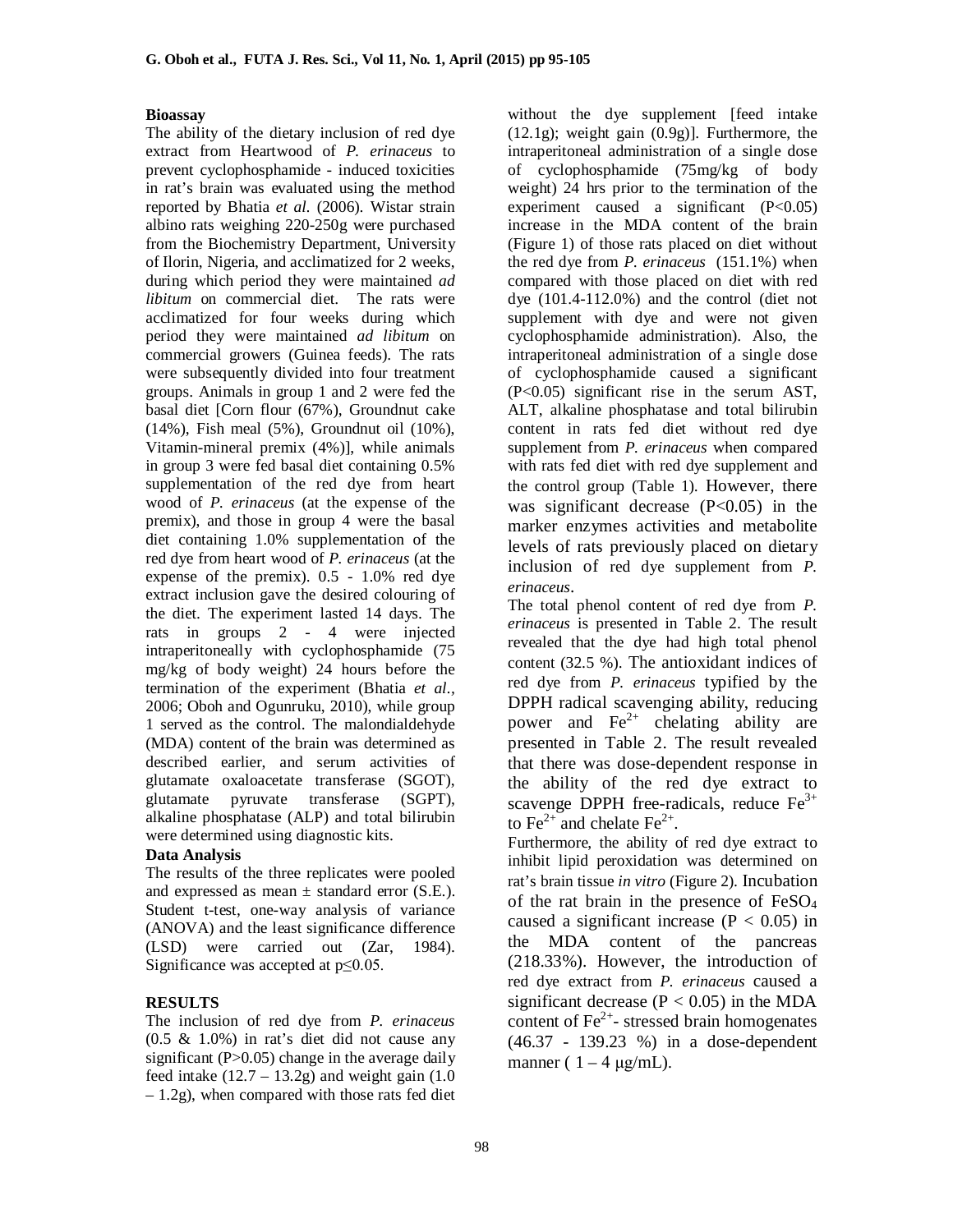

Figure 1: Inhibition of cyclophosphamide- induced lipid peroxidation in rat's brain **(in vivo) by supplementation with red dye from** *Pterocarpus erinaceus* #Values are significantly (P<0.05) different from the stressed group



#### **Figure 2: Inhibition of Fe (II) induced Lipid Peroxidation in Rat's Brain by red dye extract from** *Pterocarpus erinaceus -in vitro*

 Values represent means of triplicate readings Values showed significant difference (P<0.05) at the concentration tested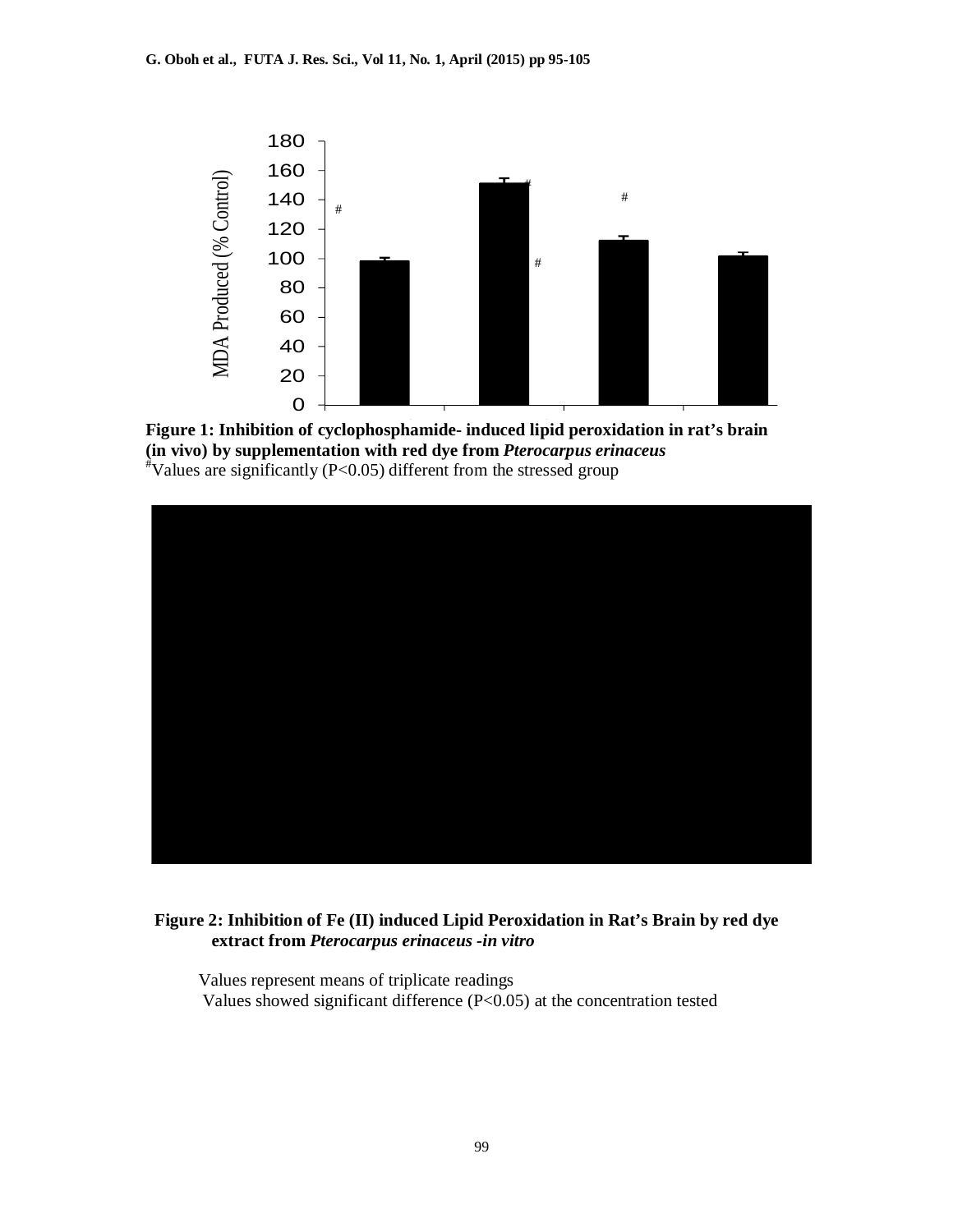# **Table 1: Inhibition of cyclophosphamide- induced elevated serum ALT, AST, ALP and Total bilirubin by inclusion of red dye from** *Pterocarpus erinaceus* **in rat's diet**

|                 | ALT (UI/L)       | AST(UIL)         | ALP(UIL)         | Total bilirubin (mg/dl) |
|-----------------|------------------|------------------|------------------|-------------------------|
| Basal           | $4.1 \pm 0.8^*$  | $7.3 \pm 1.1*$   | $9.8 \pm 0.5^*$  | $0.4 \pm 0.1*$          |
| <b>Stressed</b> | $28.3 \pm 1.4$   | $21.2 \pm 1.0$   | $39.5 \pm 1.1$   | $1.5 \pm 0.2$           |
| 0.5% PTE        | $22.5 \pm 1.1*$  | $17.4 \pm 1.0$   | $32.7 \pm 0.7^*$ | $1.3 \pm 0.2$           |
| 1.0% PTE        | $18.2 \pm 0.8^*$ | $13.5 \pm 0.5^*$ | $24.3 \pm 0.6^*$ | $0.9 \pm 0.1*$          |
|                 |                  |                  |                  |                         |

Values represent means of 5 readings.

٦

\*Values are significantly (P<0.05) different from the stressed group

Control – Basal diet only without cyclophosphamide administration

Stressed - Basal diet with cyclophosphamide administration

0.5% PTE – 0.5% Red dye supplemented diet with cyclophosphamide administration

1.0% PTE - 1.0% Red dye supplementation with cyclophosphamide administration

#### **Table 2. Total Phenol, DPPH free radical scavenging ability, reducing power and Fe (II)**

#### **chelating ability of red dye extract from** *Pterocarpus erinaceus*

| <b>Parameter</b>                         | <b>Contents</b> |
|------------------------------------------|-----------------|
| Total phenol $(\%)$                      | $32.5 \pm 1.0$  |
| DPPH Free radical scavenging ability (%) | $63.7 \pm 1.2$  |
| Reducing property (OD $_{700}$ )         | $0.3 \pm 0.1$   |
| Fe $(II)$ Chelating ability $(\%)$       | $71.2 \pm 1.5$  |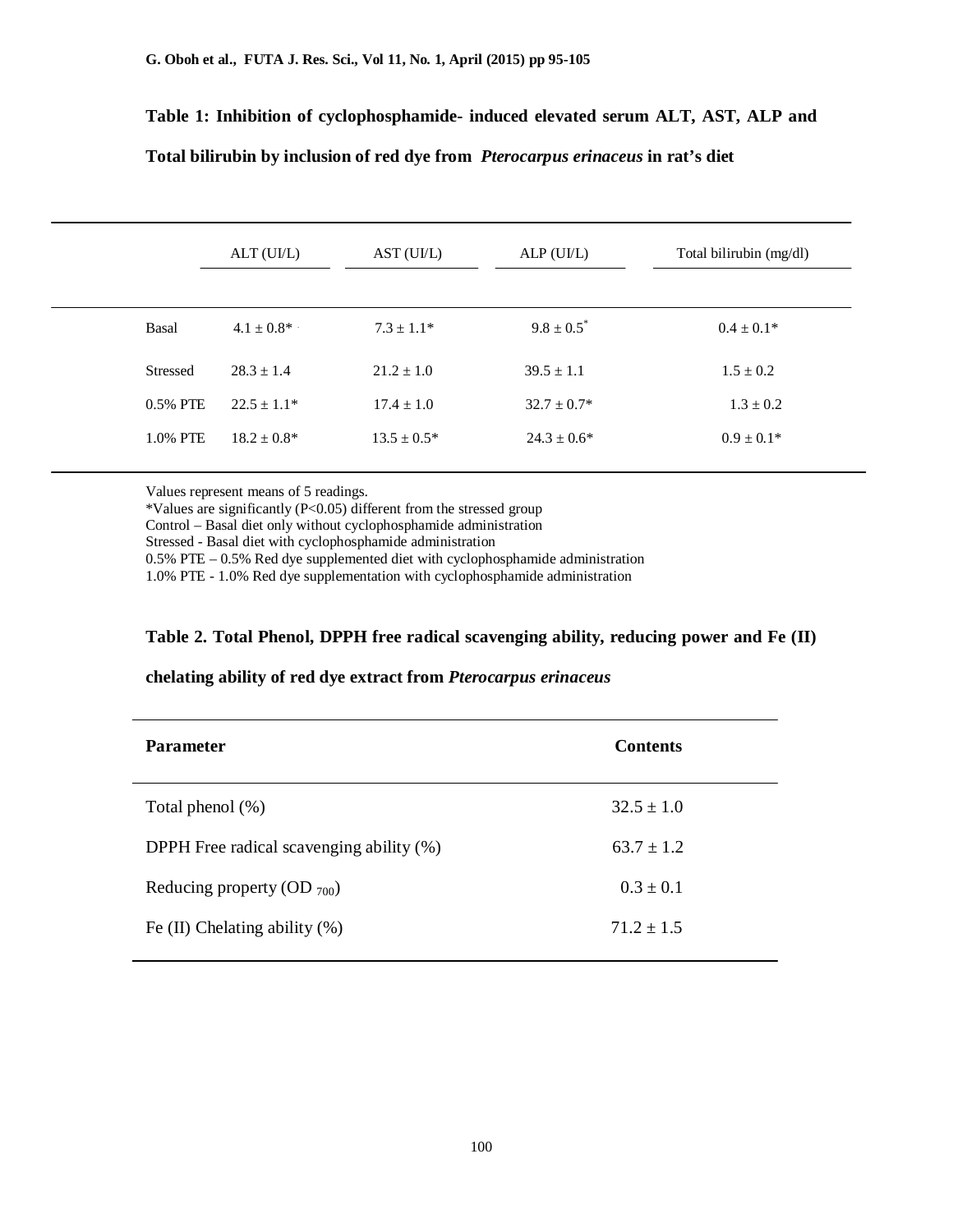### **DISCUSSION**

Attention is being focused on food and food additives, for their therapeutic uses due to the twin problems of high prices and side effect of imported drug formulations. Traditional use of decoction of *Pterocarpus erinaceus* as food additive and in folklore has been reported (Dalziel, 1955; Keay, 1989). Therefore, the ameliorative effect of dietary inclusion of red dye from *P. erinaceus* on cyclophosphamide- induced toxicity on the brain and liver was assessed.

Cyclophosphamide is used in the treatment of chronic and acute leukemia, multiple myeloma, lymphomas and rheumatic arthritis and also in the preparation for bone marrow transplantation (Mythili *et al.,* 2004). The administration of intermittent massive dosage of cyclophosphamide has been shown to be advantageous in chemotherapy (Senthilkumar *et al.,* 2006). Cyclophosphamide toxicity is mediated by free radical mechanism through the formation of intracellular phosphamide mustard and acrolein (Mythili *et al.,* 2004). Acrolein produces highly reactive oxygen free radicals and disrupts the redox antioxidant status by altering the cell membrane structure and function and enhancing the production of lipid peroxidation in the brain cells ((Mythili *et al.,* 2004). The brain cells are readily susceptible to oxidative stress due to their limited access to the bulk of both exogenous and endogenous antioxidants in the body (Oboh and Rocha, 2007b).

Lipid peroxidation is thought to proceed via radical indicated abstraction of hydrogen atoms from methylene carbons in polyunsaturated fatty acids (Halliwell and Gutteridge, 1989). Malondialdehyde (MDA) is one of the end products of lipid peroxidation and extent of lipid peroxidation is measured by estimating MDA levels (Murray and Granner, 2000). The non significant difference in the average daily feed intake and weight gain between rats in all groups may indicate that the inclusion of the red dye in diet, neither affect the appetite of the rats for the feed nor suppress the

growth of the rats. However, the intraperitoneal administration of a single dose of cyclophosphamide (75mg/kg of body weight) 24 hrs prior to the termination of the experiment caused a significant (P<0.05) increase in the MDA content of the brain (figure 1) of those rats placed on diet without the red dye from *P. erinaceus* when compared with those placed on diet with red dye and the control (diet not supplement with dye and were not given cyclophosphamide administration. The significant  $(P<0.05)$  increase in the MDA content in the brain of rats fed diet without red dye supplementation, but administered with cyclophosphamide could have resulted from reactive oxygen species (ROS) production from the drug (Bhatia *et al.,* 2006).

Increased serum activities of aspartate aminotransferase (AST), alanine amino transferase (ALT), alkaline phosphatase (ALP) and total bilirubin content is well known diagnostic indicators of liver injury (David and Johnston, 1999). Intraperitoneal administration of a single dose of cyclophosphamide (75mg/kg of body weight) 24 hrs prior to the termination of the experiment also caused a significant (P<0.05) significant rise in the serum AST, ALT, alkaline phosphatase and total bilirubin content in rats fed diet without red dye supplement from *P. erinaceus* when compared with rats fed diet with red dye supplement and the control group (Table 1). Moreover, the ameliorative effect of dietary supplementation with red dye from *P. erinaceus* on rat's brain and liver could be attributed to the presence of some biologically active phytochemicals in the dye. Investigation of the phytochemicals present in the *P. erinaceus* dye showed that it contained alkaloid, phleobatannin and anthraquinone.

Polyphenols are the most abundant antioxidants in the diet (Scalbert *et al.,* 2005). They remove free radicals, chelate metal catalysts, activate antioxidant enzymes, reduce *α*- tocopherol radicals, and inhibit oxidases (Amic *et al.,* 2003). It is well established that some polyphenols,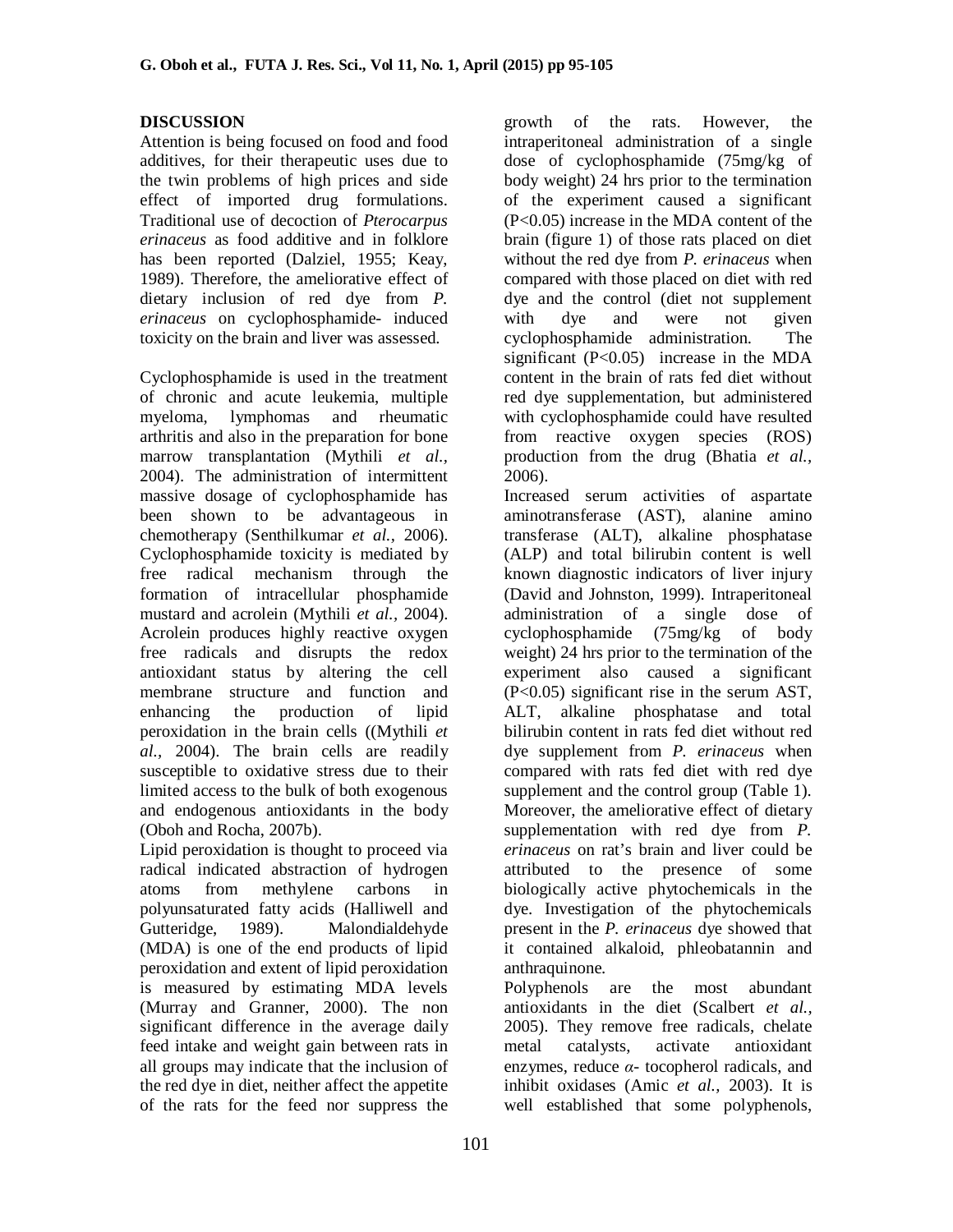administered as supplements or with food, do improve health status, as indicated by several biomarkers closely associated with some diseased states (Vita, 2005; Keen *et al.,* 2005; Sies *et al.,* 2005). The total phenol content of red dye from *P. erinaceus* is presented in Table 2. The result revealed that the dye had high total phenol content (32.5 %). Prevention of the chain initiation step by scavenging various reactive species such as free radicals is considered to be an important antioxidant mode of action (Dastmalchi *et al.,* 2007). The free radical scavenging ability of the red dye from *P. erinaceus* is also presented in Table 2 and the result revealed that the high free radical scavenging ability (63.7%) of the dye may have contributed significantly to the ability of red dye supplementation in diet to cyclophosphamide- induced oxidative stress in the brain and liver. Subsequently, the ability of the dye extract to reduce Fe (III) to Fe (II) was investigated and presented in table 1. Reducing power can be a novel antioxidation defence mechanism; the two mechanisms that are available to affect this reducing power are by electron transfer and hydrogen atom transfer (Dastmalchi *et al.,* 2007). Subsequently, the ability of antioxidants to chelate and deactivate transition metals prevent such metals from participating in the initiation of lipid peroxidation and oxidative stress through metal catalyzed reactions; hence the ability of phenolic extract to chelate transition metals is considered an antioxidant mechanism (Puntel *et al.,* 2005). Iron (Fe), an essential metal needed for normal cellular physiology is present in biological systems bond to several protein moieties such as hemoglobin, ferritin etc. It may also exist in free forms in which it is able to participate in Fenton reaction with OH $*$  and Fe<sup>3+</sup> as products. Recent reports have revealed that one of the reasons why the brain is prone to oxidative stress may be due to accumulation of Fe in the brain (Herbert *et al.,* 1994). The high Fe (II) chelating ability of the red dye as shown in table 1 may have contributed to the protective effect of the red dye

supplemented diet on cyclophosphamide induced oxidative stress in brain. Furthermore, the ability of red dye extract to inhibit lipid peroxidation was determined on rat's brain tissue *in vitro* (Figure 2). The results revealed that the red dye extract caused a dose-dependent inhibition in MDA production in the brain tissue. This clearly indicates that the red dye from *P. erinaceus* exerted an antioxidant effect. The inhibition of Fe (II) induced lipid in rat brain homogenates (in vitro) by the red dye extract (Figure 2) agreed with the fact that dietary supplementation of red dye from *P. erinaceus* could have protected the rat's brain from cyclophosphamide-induced oxidative stress (Figure 1). Therefore, the ameliorative effect of the red dye supplemented diet could be attributed to the high phenolic content and antioxidant activity as typified by high reducing power, free radical scavenging, Fe (II) chelating ability and inhibition of lipid peroxidation in the brain.

#### **CONCLUSION**

Red dye from *Pterocarpus erinaceus* showed strong inhibition of cyclophosphamide-induced toxicities in brain and liver. This protective effect of the red dye could be attributed to the high total phenolic content and antioxidant properties as typified by high reducing power, Fe (II) chelating ability, free radical scavenging ability and inhibition of lipid peroxidation in the brain.

#### **REFERENCES**

- **Adefegha, S.A. and Oboh, G** (2011). Enhancement of total phenolics and antioxidant properties of some tropical green leafy vegetables by steam cooking. Journal of Food Processing and Preservation 35: 615 - 622.
- **Adefegha, S.A. and Oboh, G** (2012). Inhibition of key enzymes linked to type 2 diabetes and sodium nitroprussideinduced lipid peroxidation in rat pancreas by water extractable phytochemicals from some tropical spices. Pharmaceutical Biology 50: 857 - 865.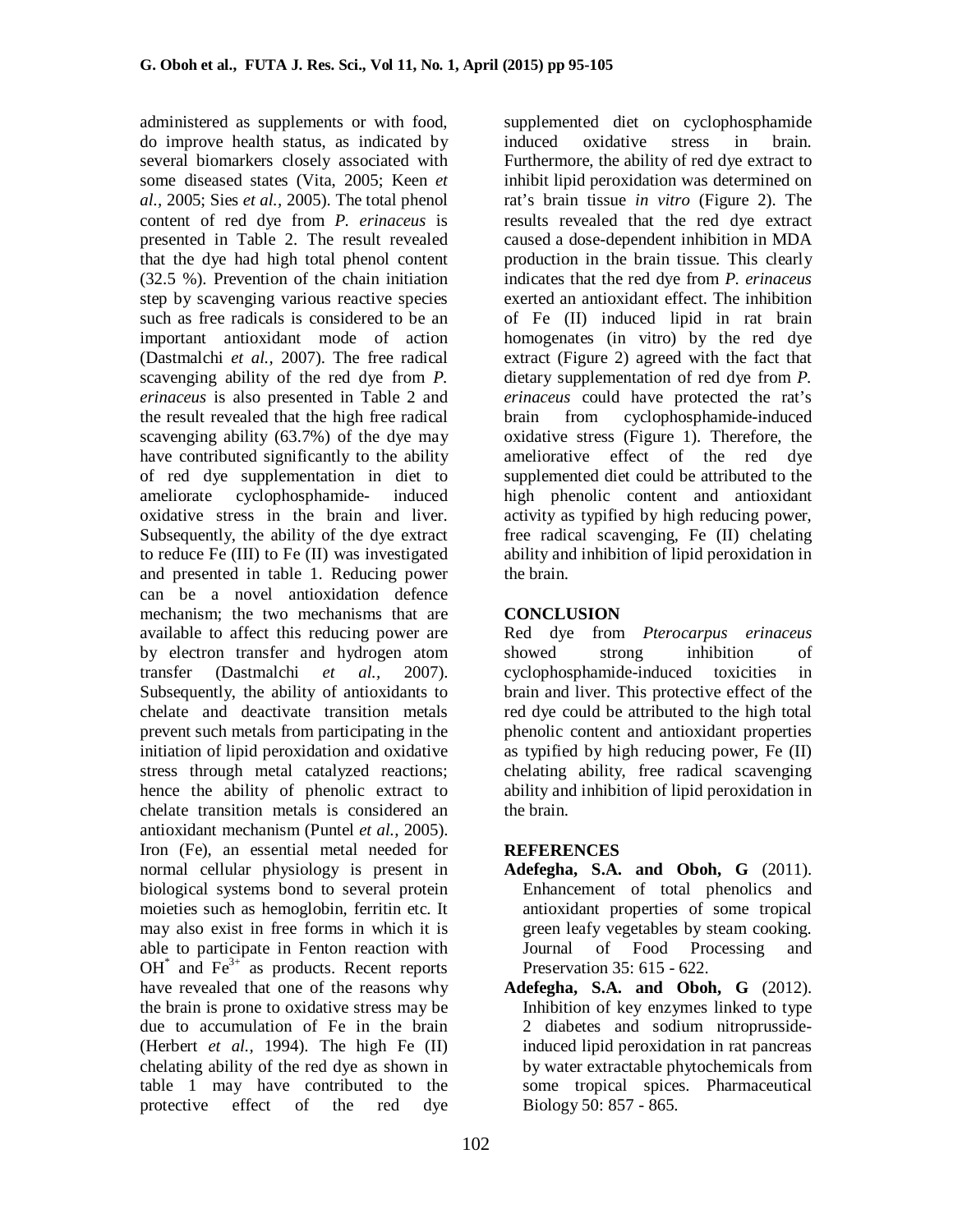- **Adefegha, S.A. and Oboh, G** (2013). Phytochemistry and mode of action of some tropical spices in the management of type-2 diabetes and hypertension". African Journal of Pharmacy and Pharmacology 7: 332 - 346.
- **Adefegha, S.A., Oboh, G., Adefegha, O.M., Boligon, A.A. and Athayde, M.L** (2014). Antihyperglycemic, hypolipidemic, hepatoprotective and antioxidative effects of dietary clove (*Szyzgium aromaticum*) bud powder in a high-fat diet/streptozotocin induced diabetes rat model. Journal of the Science of Food and Agriculture 94: 2726 -2737.
- **Adetuyi, A.O., Lajide, L. and Popoola, A.V** (2005). Spectroscopic and dyeing characteristics of the yellow dye from Morinda lucida (Brimstone tree). Pakistan Journal of Science and Industrial Research 48: 430 - 432
- **Ames, B.N., Shigenada, M.K. and Hagen, T.M** (1993). Oxidant, antioxidants and degenerative diseases of aging. Pro Nat Acad Sci **90**, 7915-7922.
- **Amic, D., Davidovic-Amic, D., Beslo, D. and Trinajstic, N** (2003). Structureradical scavenging activity relationship of flavonoids. Croatia Chemica Acta 76, 55 - 61.
- **Belle, N.A.V., Dalmolin, G.D., Fonini, G. and Rubim, M.A .and Rocha, J.B.T** (2004). Polyamines reduces Lipid peroxidation induced by different prooxidant agents. Brain Research 1008: 245 - 251
- **Bhatia, A.L., Manda, K., Patni, S. and Sharma, A.L** (2006). Prophylactic Action of Linseed (*Linum usitatissimum*) oil against cyclophosphamide - induced oxidative stress on Mouse Brain. Journal of Medicinal Food 9: 261 - 264.
- **Colvin, O.M** (1997). Alkylating agents and platinum antitumor compounds. In: Holland, JF, Frei E, Bast RC, Kufe DN, Morton DL, Weichselbaum RR (eds). Cancer Medicine.Williams & Wilkins, Baltimore, pp 949-951.
- **Cutler, R.G** (1991). Antioxidant and aging. American Journal of Clinical Nutrition 53, 3739 - 3798.
- **Dalziel, J.M** (1995). The useful plants of West Tropical Africa, Crown Agent for the colonies. London. p 217, 323-326, 403.
- **Dastmalchi, K., Dorman, H.J.D., Kosar, M. and Hiltunen, R** (2007). Chemical composition and *in vitro* antioxidant evaluation of a water soluble Moldavian balm (*Dracocephalum moldavica* L.) extract. Lebensmittel Wissenchaft Technologie 40: 239–248.
- **David, E. and Johnston, M.D** (1999). Special Considerations in Interpreting Liver Function Tests; American Family Physician, Published by the Aerican Academy of Family Physicians.

http://www.aafp.org/afp/990415ap/2223. html

- **Diwanay, S., Chitre, D. and Patwardhan, B** (2004). Immunoprotection by botanical drugs in cancer chemotherapy. Journal of Ethnopharmacology 90: 49 - 55.
- **Dollery, C** (1999). Cyclophosphamide. In: Dollery C, editor. Therapeutic drugs. Edinburg: Churchill Livingstone; pp. 349 – 53.
- **Furniss, B.S., Hannaford, A.J., Rogers, V., Smith, P.W.G and Tatchell, A.J** (1978). Vogel's Textbook of Practical Organic Chemistry,

4 th Edition, Longman, Britain, pp 100- 222; 931- 1152.

- **Gey, K.F** (1993). Prospects for the prevention of free radical diseases, regarding cancer and cardiovascular diseases. Braziliian Medical Bulletin 49: 679-690.
- **Gyamfi, M.A., Yonamine, M. and Aniya, Y** (1999). Free-radical scavenging action of medicinal herbs from Ghana: Thonningia sanguinea on experimentallyinduced liver injuries. General Pharmacology 32: 661 - 667
- **Halliwell, B. and Gutteridge, J.M.C** (1989). Free Radicals in Biology and Medicine, Ed 2. Oxford, Clarendon Press.
- **Herbert, V., Shaw, S., Jayatilleke, E. and Stopler-Kasdan, T** (1994). Most freeradical injury is iron- related: it is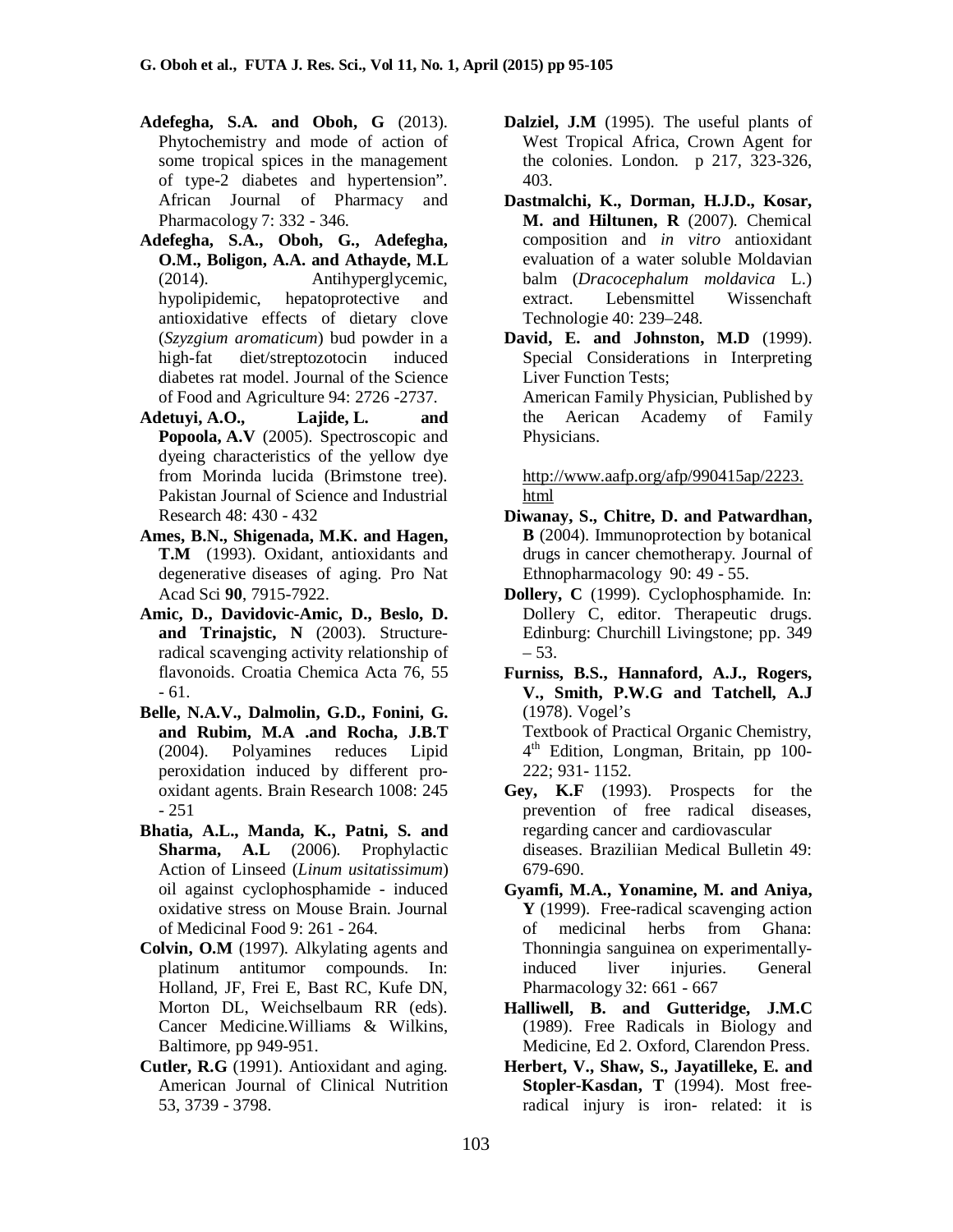promoted by iron, hemin, holoferritin and Vitamin C, and inhibited by desferoxamine and apoferritin. Stem Cells 12: 289 - 303.

- **Hutchinson, J., Dalzie, J.M. and Keay, R.W. J (1958).** Flora of West Tropical Africa. Volume one Part two. Crown agents for Overseas Governments and Administrations London pp. 531 (1958).
- **Keay, R.W.J** (1989). Trees of Nigeria, Oxford University Press. New York 249- 251; 267-271, 323-342, 339-342, 418.
- **Kinsella, J.E., Frankel, E., German, B. and Kanner, J** (1993). Possible mechanisms for the protective role of antioxidants in wine and plant foods. Journal of Food Technology 47: 85-89
- **Keen, C.L., Holt, R.R., Oteiza, P.I., Fraga, C.G. and Schmitz, H.H** (2005). Cocoa antioxidants and Cardiovascular health. American Journal of Clinical Nutrition 81: 298 - 303.
- **Lai, L.S., Chou, S.T. and Chao, W.W** (2001). Studies on the antioxidative activities of Hsiantsao (*Mesona procumbens* Hemsl) leaf gum. Journal of Agricultural and Food Chemistry 49: 963-968.
- **Ma, Q. and Kineer, K** (2002). Chemoprotection by phenolic antioxidants. Journal of Biological Chemistry 277: 2477 - 2484.
- **Minotti, G. and Aust, S.D** (1987). An investigation into the mechanism of  $c$ itrate-Fe<sup>2+</sup>- dependent lipid peroxidation. Free Radical Biology and Medicine 3: 379 – 387.
- **Morello, J.R., Motilva, M.J., Tovar, M.J. and Romero, M.P** (2004). Changes in commercial virgin oil during storage, with special emphasis on the phenolic fraction. Food Chemistry 85: 357-364
- **Murray, R.K., Granner, D.K., Mayes, P.A. and Rodwell, V.W** (2000). Harper's Biochemistry. 25th Edition 133- 134, 640-649, 766-776, 873-835.
- **Mythili, Y., Sudharsan, P.T., Sulvakumar, E. and Varalakshmi, F** (2004). Protective effect of DL-α-Lipoic acid on cyclophosphamide induced

oxidative cardiac injury. Chemico Biological Interaction 15: 13 - 19.

- **Oboh, G. and Rocha, J. B. T** (2007a). Antioxidant in Foods: A New Challenge for Food processors.Leading Edge Antioxidants Research, Nova Science Publishers Inc. New York US, 35-64
- **Oboh, G. and Rocha, J.B.T** ( 2007b). Polyphenols in Red pepper [*Capsicum annuum* var. aviculare (Tepin)] and their protective effect on some pro-oxidants induced lipid peroxidation in Brain and Liver. European Food Research and Technology 225: 239 - 247.
- **Oboh, G. and Ogunruku, O. O** (2010). Cyclophosphamide-induced oxidative stress in Brain: Protective effect of hot short pepper (*Capsicum frutescens* L. var. abbreviatum). Experimental and Toxicologic Pathology 62: 227- 233.
- **Oboh, G., Akomolafe, T.L., Adefegha, S.A. and Adetuyi, A.O** (2011). Inhibition of cyclophosphamide-induced oxidative stress in rat brain by polar and non-polar extracts of Annatto (*Bixa orellana*) seeds. Experimental and Toxicologic Pathology 63: 257-262.
- **Ohkawa, H., Ohishi, N. and Yagi, K** (1979). Assay for lipid peroxides in animal tissues by thiobarbituric acid reaction. Analytical Biochemistry 95: 351 - 358.
- **Oyaizu, M** (1986). Studies on products of browning reaction: antioxidative activity of products of browning reaction prepared from glucosamine. Japanese Journal of Nutrition 44: 307 -315.
- **Puntel, R.L., Nogueira, C.W. and Rocha, J.B.T** (2005). Krebs cycle intermediates modulate thiobarbituric acid reactive species (TBARS) production in rat brain *in vitro*. Neurochemical

Research 30: 225 – 235.

- **Salvin, R.E., Millan, J.C. and Mullins, G.M** (1975). Pathology of high dose intermittent cyclophosphamide therapy. Human Pathology 6: 693 – 699.
- **Scalbert, A., Johnson, I.T. and Saltmarsh, M** (2005). Polyphenols: antioxidants and beyond. American Journal of Clinical Nutrition 81: 215S – 217S.